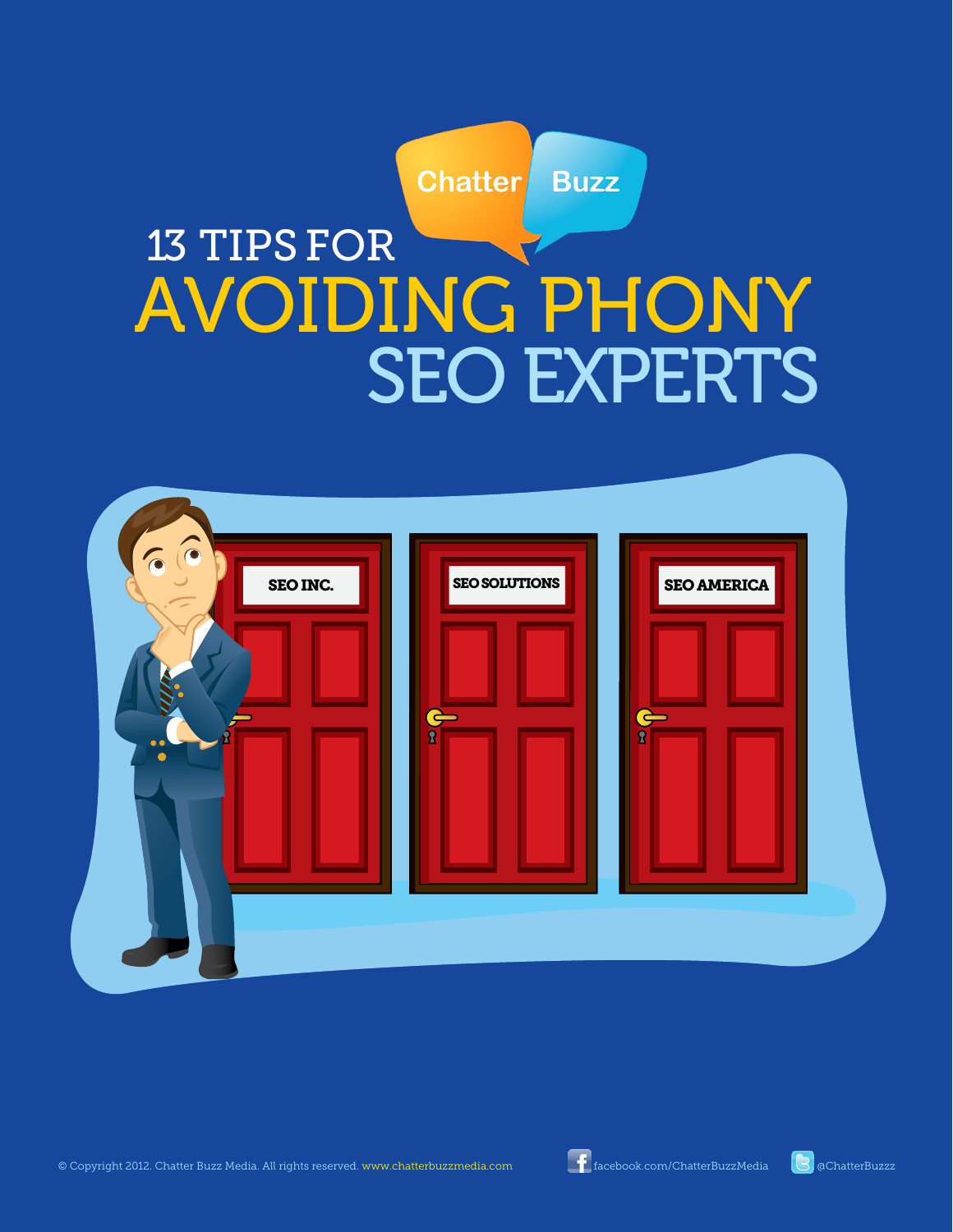# INTRODUCTION

Though it has been around for a relatively long time, the institution of Search Engine Optimization (SEO) got a jumpstart in recent years and continues to grow by leaps and bounds. As is the case with many industries on the rise, many people see the combination of exponential growth and relative newness of this industry as an opportunity to falsely position themselves as experts. It's no secret that many business owners are unfamiliar with the details of SEO, and this allows people to swindle companies into buying their services that are not tried and true.

<sup>"</sup> ves<br>**))** Many people… falsely position themselves as experts.

" te a<br>**33** There are true experts out there who offer legitimate and proven services.

While being unethical and disappointing, this practice has cast a dark shadow over the SEO industry as a whole and put legitimate SEO experts in an unfortunate position. It is not uncommon for SEO companies to receive rude emails or have their profession downplayed and dissed at trade shows by people who have had run-ins with the self-proclaimed "experts." Despite all of this, there are true experts out there who offer legitimate and proven services. Here are some things to steer clear of to make sure you find yourself working with a reliable SEO company.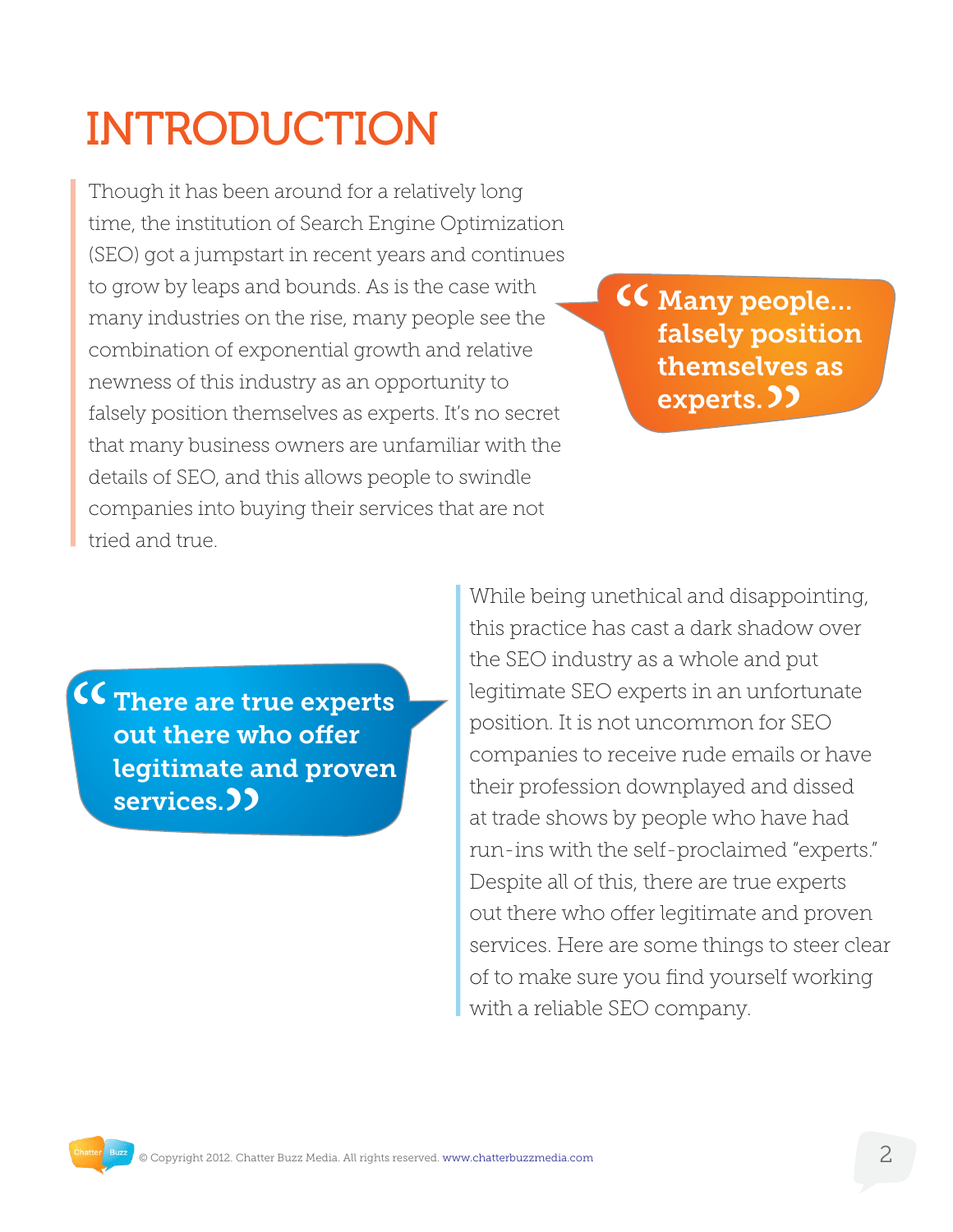

## Guaranteed rankings

The guarantee of achieving a certain ranking is one of the most important red flags to spot when searching for a reliable SEO company. The short and sweet explanation is that the team at Google themselves cannot guarantee rankings. Here is a quick explanation from the [Google Webmasters Guide](http://support.google.com/webmasters/bin/answer.py?hl=en&answer=35291)</u>. Pay close attention to the bolded line: "No one can guarantee a #1 ranking on Google."

#### The SEO company's ranking on search engines #2

Let's take a second to think about this one. If the company in question is truly an SEO expert, shouldn't its own website be ranked competitively? It certainly would be a good idea to use its own site as an example. That being said, if the company doesn't even have its site highly ranked it's probably safe to call bluff.



## Link farming

This is the process of submitting your website to thousands of directories, forums, websites, etc. To the left is an example of link farming packages. With the new Penguin update, Google has started to crack down on useless backlinks and will penalize you if your website is caught on these link farm directories.

| <b>Directory BABY</b><br><b>\$99</b> | <b>Directory LITE</b><br>\$179 | <b>Directory Trial</b><br>\$9 | <b>Directory HEAVY</b><br>\$299 | <b>Directory GOLD</b><br>\$349 |
|--------------------------------------|--------------------------------|-------------------------------|---------------------------------|--------------------------------|
| Manual submission                    | Manual submission              | Manual submission             | <b>Manual submission</b>        | <b>Manual submission</b>       |
| 1000 directories                     | 2000 directories               | 50 directories PR4+           | 4000 directories                | 5000 directories               |
| 30 days delivery                     | 30 days delivery               | 30 days delivery              | 30 days delivery                | 30 days delivery               |
| Guaranteed service                   | Guaranteed service             | Guaranteed service            | Guaranteed service              | Guaranteed service             |
| <b>Buy</b>                           | <b>Buy</b>                     | Buy                           | Buy                             | <b>Buy</b>                     |

### Things to know about SEO

- 88% of clicks are on organic results as opposed to PPC
- There are many search engines other than Google, such as Yahoo!, Bing, etc.
- **1**75% of users never look beyond the first page of results
- Over 90% of Internet experiences begin with a search engine
- The search engine industry is estimated to be worth more than \$16 billion

#### Company claims to have a relationship with (or be) Google #4

Simply put, the company is lying. Google not only places its employees under strict Non-Disclosure Agreements (NDA), the company states in the above link that it has no special partnerships.

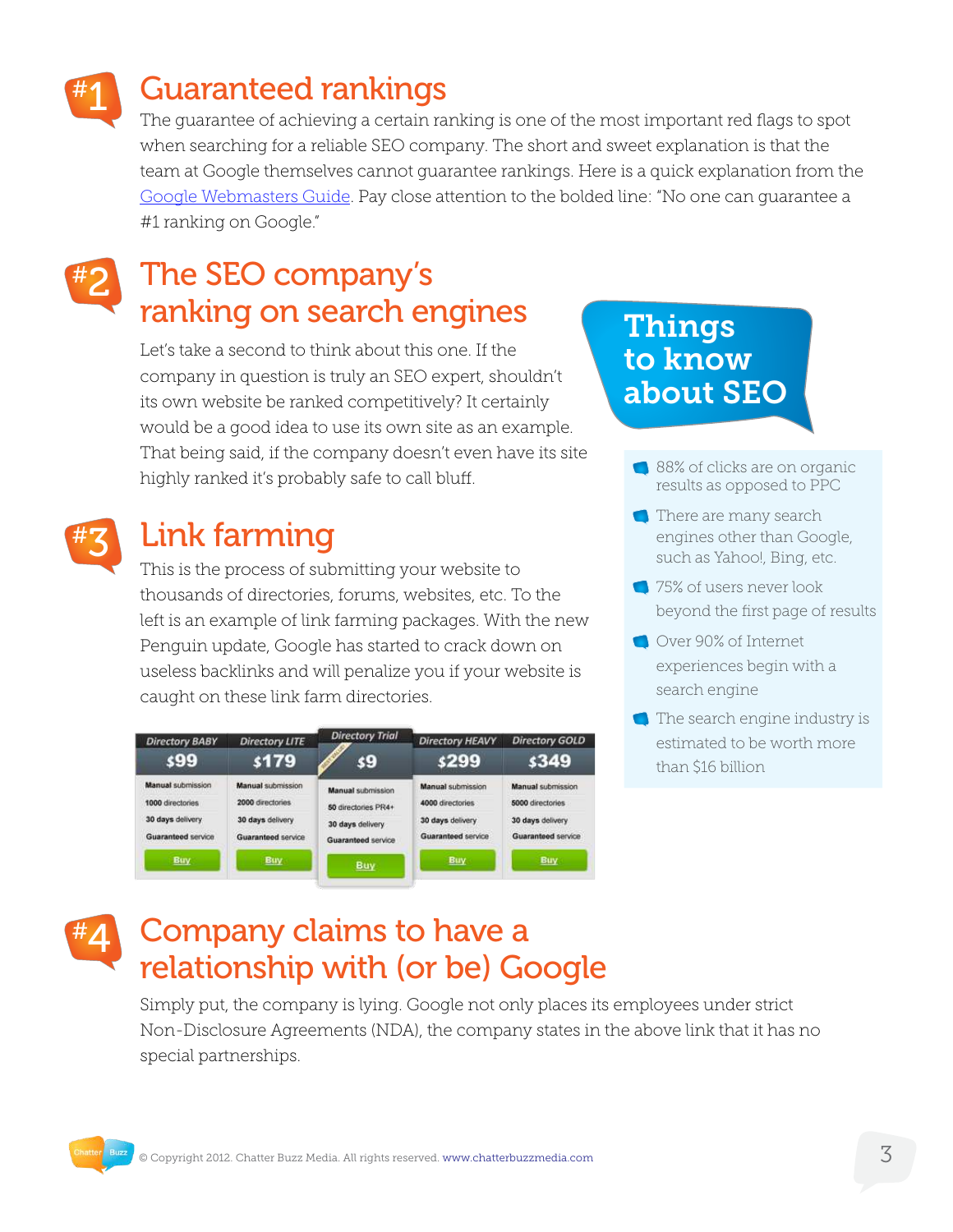## Company's methods are trade secret

Of course many reputable companies have some proprietary methodologies and practices. However, if an SEO company says that it can't explain its link building practices or other services in some degree of detail then don't get into business with them. This means they either don't know what they are talking about or practice unethical SEO methods.

#### Extremely cheap prices or Cookie Cutter packages #6

We've all heard it before: if it seems too good to be true, it probably is. This directly applies to the world of SEO. If your budget doesn't allow a whole lot of room for investing in SEO, it's probably a good idea to do some research and then play the DIY game. It won't take much learning to do a better job than some SEO company that charges chump change. If you have no idea what companies charge for SEO, SEOmoz has a [good reference](http://www.seomoz.org/blog/seo-pricing-costs-of-services?utm_source=feedburner&utm_medium=feed&utm_campaign=Feed%3A+seomoz+%28SEOmoz+Daily+Blog%29&utm_content=Google+Reader).

Enhanced SEO Package order form \$499 You are here: Home > Enhanced SEO Package order form - \$499



### No SEO case studies or lack of track record

Be sure to check for/ask about:

- **Testimonials**
- **WEBSITE OPTIMIZER**

Google

**CERTIFIED PARTNER** 

**Case studies** 

Badges or certifications (left)

All reliable SEO companies should be able to provide these things. If a company can't, chances are it isn't the best choice to go with.

#### No affiliations or connections best choice to go with. #8

Most experts in the SEO field are affiliated with likeminded industries and organizations. One thing to look for is membership with **SEMPO**, the "largest nonprofit trade organization in the world serving the search and digital marketing industry and marketing professionals engaged in it." Also take note of participation at events such as Search Marketing Expo and SES Conference.

### Things to know about SEO

- Google uses a complicated algorithm that takes many things into consideration when ranking sites. This album is constantly changing.
- **These algorithms are** always given names of animals. The current algorithm is Penguin, and went into effect April 12, 2012.

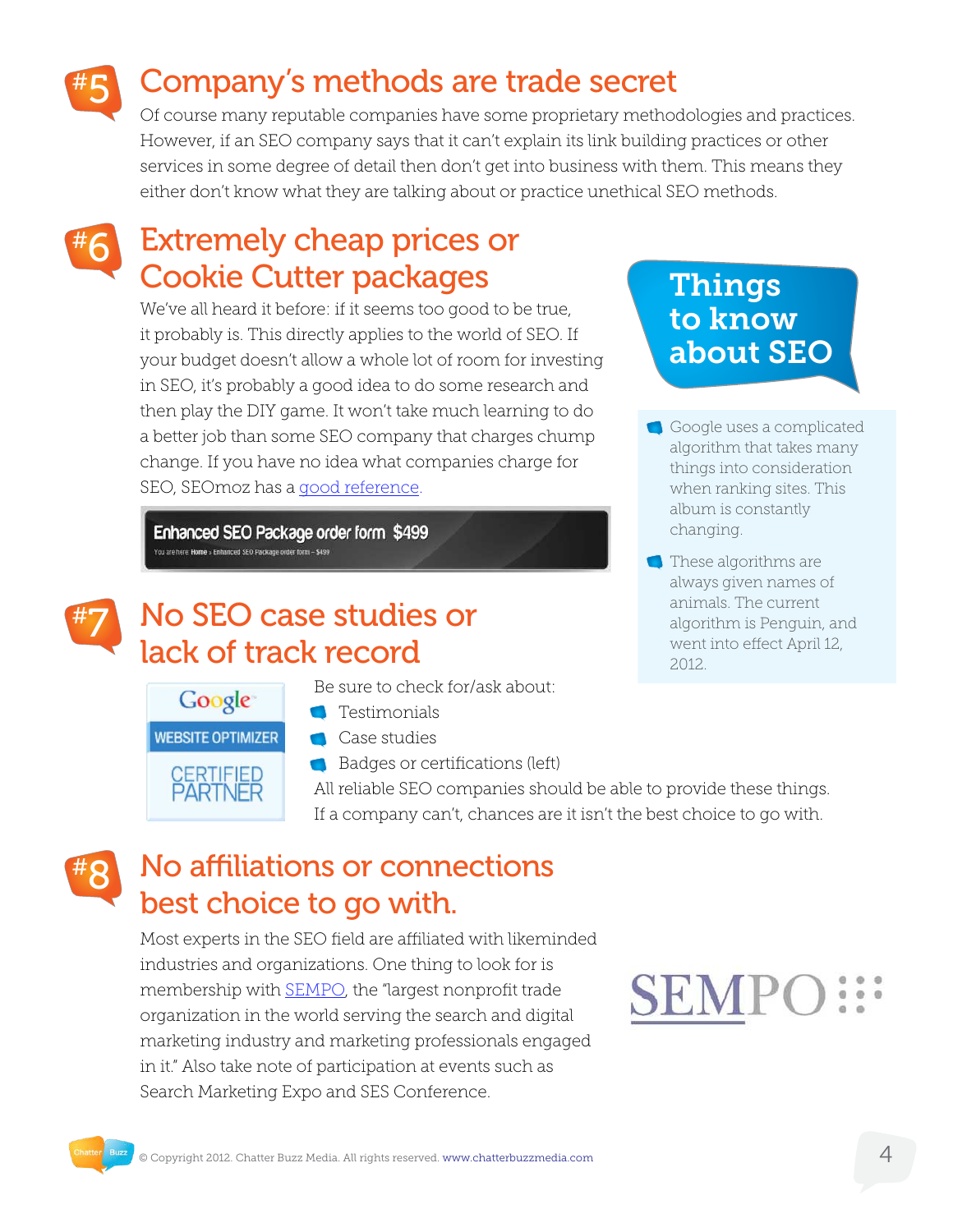#### Company emphasis on ranking #9

Many SEO companies put too much emphasis on ranking alone. Yes, it is great to be ranked highly. But many keywords have low competition and low conversion rates that greatly take away from their value. SEO is about bringing more traffic to your website to convert into more sales, and ranking highly is just one facet of that equation.



## Poor Content

A very common SEO practice known as keyword stuffing is the process of literally stuffing web content with keywords, often to the point where it is barely readable or understandable. In this case, the content is written strictly for SEO purposes and is not intended to persuade or sometimes even make sense to anyone who reads it. Run away from this. Real SEO companies will have an SEO content writer who understands how to efficiently use keywords within effective copy.

## **Offering free trial services**

SEO is too complicated a process to offer unpaid trials. In fact, there are so many facets in the beginning alone that no legitimate company would ever offer a free trial. SEO is a process and takes time to show results. Simply put, a company would not be able to prove its competency through a free trial because the amount of effort put into SEO would not be reflected in the results for longer than any "trial" would last.



## Lack of reports

It is important to understand an internet marketing company's reporting procedures before you choose to pay for its services. For example, it is a good idea to ensure that reports displaying where your money is going are provided monthly. Reports should also show what work has been done as there should be no secrets (refer to tip #5).

## Hands-off company

The SEO industry is not one where you need to hand over the keys and blindly trust the company you've hired. Your participation should be welcome pretty much every step of the way. In fact, frequent meetings between the customer and company are often considered necessary to discuss new strategies and content.

### Notable SEO **Industry** Events





 $30$ -da

Planting keywords (for SEO purposes) into content to the point where it is hard or uncomfortable to read.